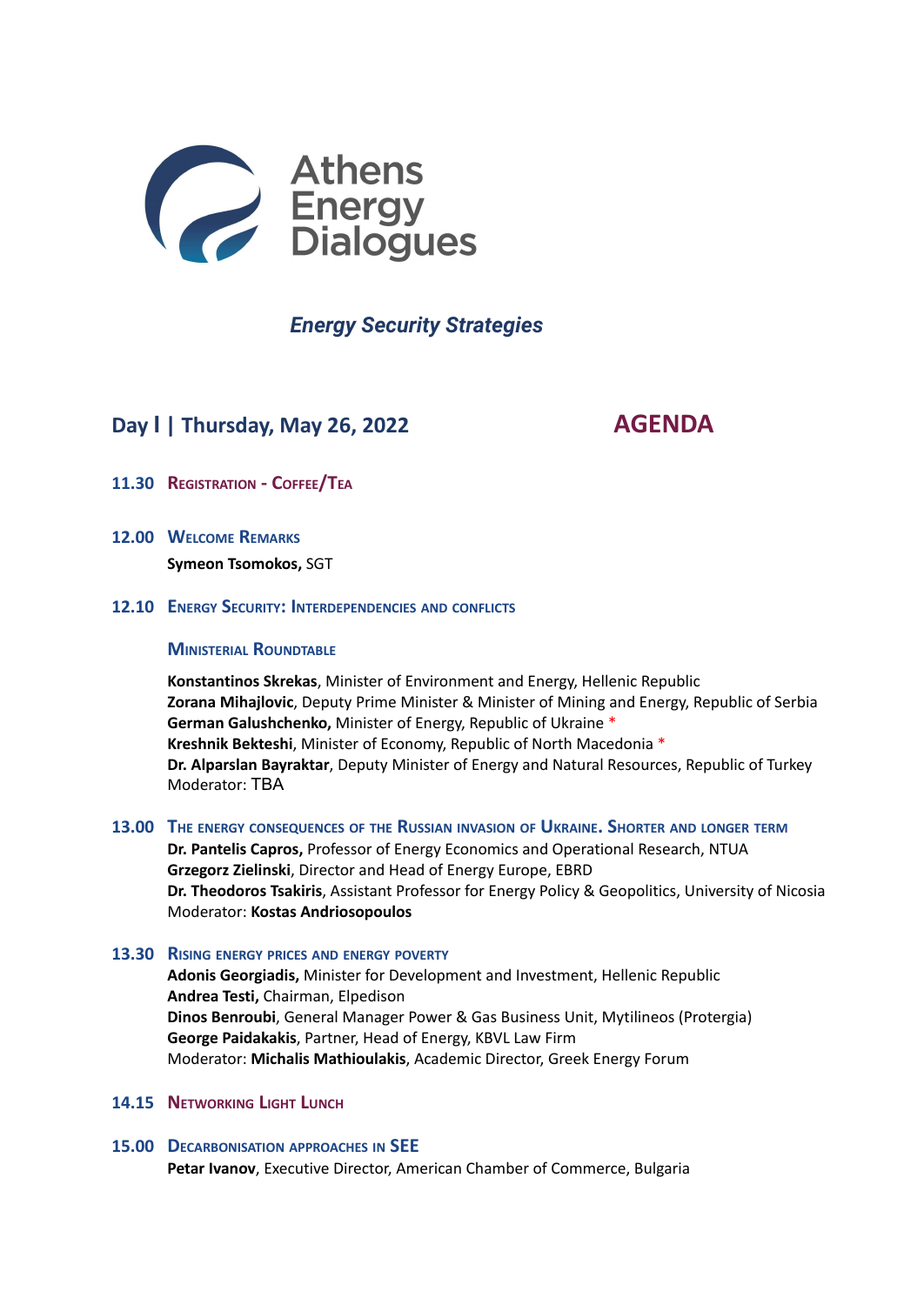#### **15.15 LIGNITE VS DECARBONIZATION: THE IMPACT ON THE INDUSTRIAL SECTOR**

**Nikos Papathanasis,** Alternate Minister of Development & Investments, Hellenic Republic **Socrates Famellos**, Former Alternate Minister for Energy and Environment, Hellenic Republic **Athanassios Savvakis**, Chairman, Energy Exchange Group|Federation of Industries of Greece **Philipp Kunze**, Managing Director, BayWa r.e.

Moderator: **Professor Dr. Antonis Metaxas,** Chair of EU Law, University of Athens

## **16.00 HYDROGEN, E-FUELS AND THE REFINERIES OF THE FUTURE**

**Constantinos Papalucas,** Head of Greek National Hydrogen Council **Dr Spyridon Economou,** President, Center for Renewable Energy Sources and Saving Moderator: **Euripides Ioannou,** Partner, PotamitisVekris

#### **16.30 GAS INFRASTRUCTURE: THE MAJOR BREAKTHROUGHS OF THE ONGOING DECADE**

**Barbara Morgante,** Head of Greece Project, Italgas Group **Kostis Sifnaios**, VP & Managing Director, Gastrade **Michael Thomadakis,** Strategy & Development Division Director, DESFA Moderator: **Yannis Kourniotis**, Partner, Lambadarios Law Firm

### **17.15 NETWORKING BREAK**

# **17.30 DRAWING LINES IN THE EASTERN MEDITERRANEAN**

**Prof. Yannis Maniatis,** Former Minister of Environment & Energy, Hellenic Republic **Sabah Mohamed Mashaly**, President & CEO, Egyptian Electricity Transmission Company \* **Aristofanis Stefatos**, CEO, Hellenic Hydrocarbon Resources Management

#### **18.00 ENERGY TRADING: THE IMPACT OF NEW INSTITUTIONS AND MARKET MECHANISMS**

**Dr. Alex Papalexopoulos,** President & CEO, ECCO Intl, USA **Prof. George Ioannou,** CEO, EnEx Group, Greece **Yiannis Giannakopoulos,** Energy Management Director, MYTILINEOS (Protergia) **Yiannis Yiarentis,** Chairman & CEO, Renewable Energy Sources Operator

**18.45 End of DAY I**

# **Day II | Friday, May 27, 2022**

### **09.30 COFFEE/TEA**

### **10.00 BUILDING <sup>A</sup> GREENER AND SMARTER GRID**

**George Amyras,** Deputy Minister of Environment and Energy, Hellenic Republic **George Kremlis**, Principal Advisor to the Greek Prime Minister **George Kassapidis,** Governor, Region of Western Macedonia **Manousos Manousakis,** CEO, Independent Power Transmission Operator **\* Nikolaos Lazaris,** Managing Director, Huawei Technologies Greece Moderator: **Thodoris Panagoulis,** Editor in Chief, energypress.gr